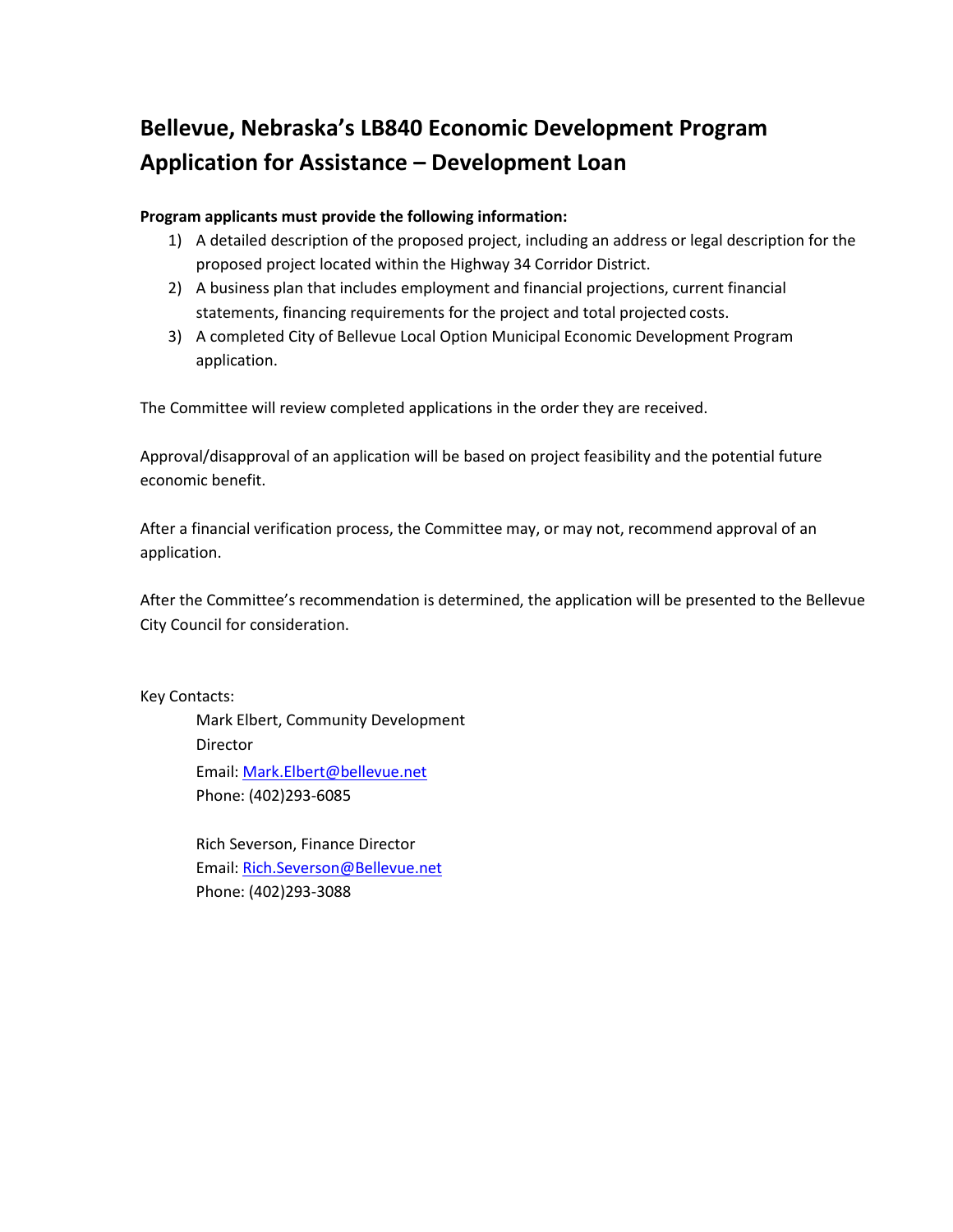### **Bellevue Nebraska Economic Development Program**

The purpose of the Bellevue Nebraska Economic Development Program is to encourage population growth, new industries, and investment in the community. Funds are offered to businesses in the form of low or 0% interest loans and performance-based forgivable loans (grants), based upon creation of new jobs and investment in Bellevue. Businesses must provide matching funds for a project.

Potential City uses include land improvements; public infrastructure; building acquisition and improvements; retail industry; service industry; other new industry; equipment, working capital, job training and buy-down leases for Primary Industry; equipment, job training, buy-down leases, land improvements, building acquisition and improvements and infrastructure for Non-primary Industry; and other economic development activities allowed by statue.

Eligible activities under the Economic Development Plan may include the following to attract new and existing business and industry development in Bellevue.

- Land purchase/options
- Infrastructure to new or existing business and industry
- Site improvements
- Construction for new or existing business or industry or on a speculative basis

The matrix for the program includes:

#### **Interest Rate Qualification Criteria:**

| Compensation                       | Interest Rate |
|------------------------------------|---------------|
| $> $14.00/h$ our and benefits      | 0%            |
| $>$ \$9.50/hour and benefits       | 2%            |
| $\langle$ \$9.50/hour and benefits | 4%            |
| No benefits offered                | 6%            |

*"Benefits" = 50% of health insurance costs paid by employer*

#### **Investment**

| City Participation | Interest Rate |  |  |
|--------------------|---------------|--|--|
| ${<}10\%$          | $0\%$         |  |  |
| 10% - 19.99%       | 2%            |  |  |
| $20\% - 29\%$      | 4%            |  |  |
| $30\% +$           | 6%            |  |  |

#### **Sales Tax**

Based on the initial years taxable sales.

| <b>Taxable Sales</b>  | Interest Rate |
|-----------------------|---------------|
| >\$999,999            | $0\%$         |
| \$500,000 - \$999,999 | 2%            |
| $$250,000 - $499,999$ | 4%            |
| \$50,000 - \$249,999  | 6%            |

**NOTE:** Qualification criteria presented in this document is suggestive only and based upon ranges and amounts previously considered in other Nebraska Communities. The Bellevue Economic Development Program Project Review Committee and Bellevue City Council may consider any proposal.

Section 18-2738 of the Local Option Municipal Economic Development Act states that "….all grants of power, authority, rights, or discretion to a city under the act shall be liberally construed, and all incidental powers necessary to carry the act into effect are hereby expressly granted to and conferred upon a city."

Administrative flexibility is not only allowed but intended and expected to be part of the administrative process under the Act. Section 18- 2738 of the Local Option Municipal Economic Development Act empowers the Bellevue Economic Development Program Project Review Committee and Bellevue City Council to accept or decline any proposed ranges of qualification criteria.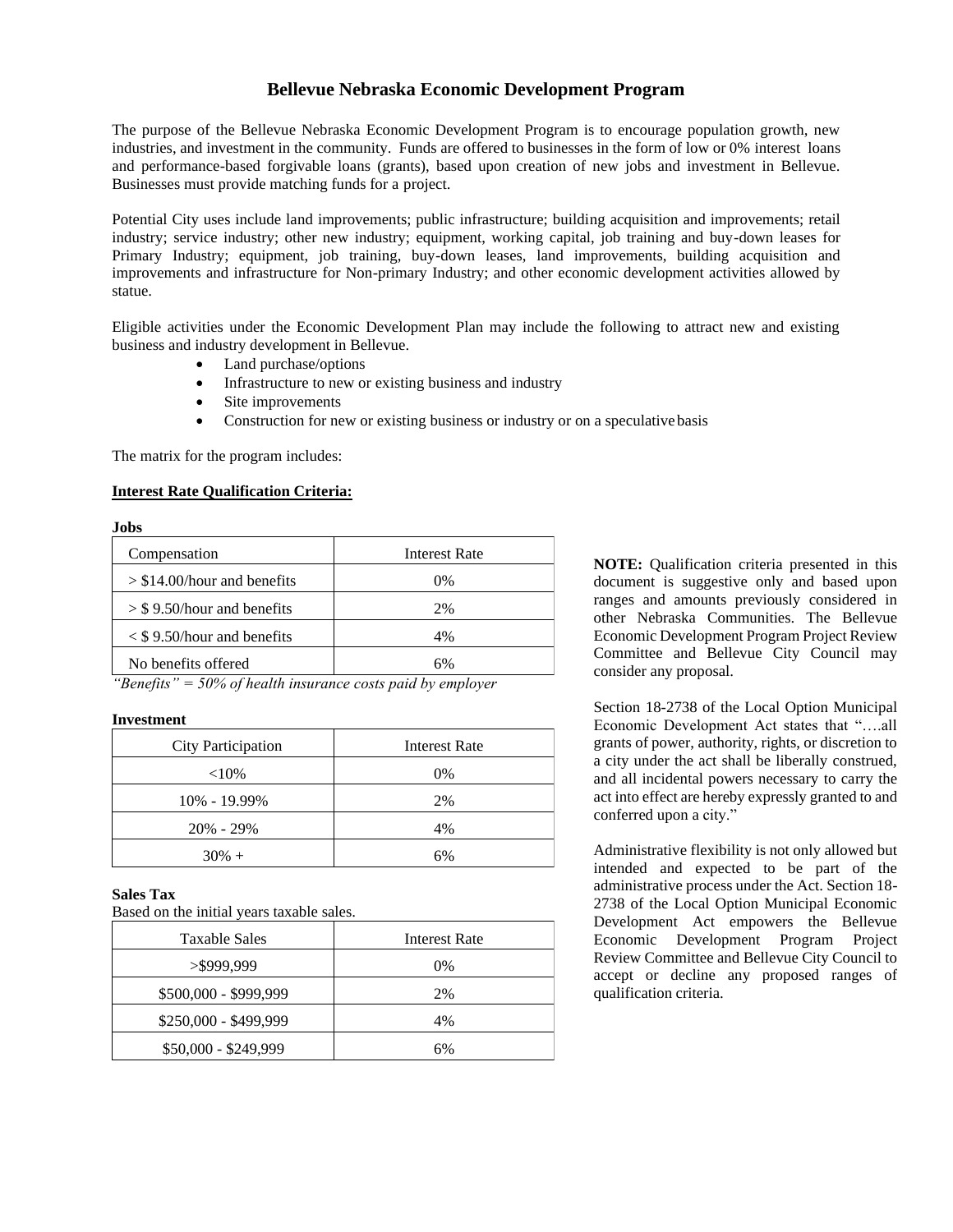Businesses may be given the benefit of the category under which they meet the requirements for the lowest interest rate. Based on Bellevue City Council discretion, up to a 2% reduction may be provided if multiple categories are met. The interest rate will never be less than 0%.

Loans will be structured as at-risk or performance-based forgiveness. To qualify for a performance-based forgiveness loan, the applicant must:

Pay employees at or above 125% of the Sarpy County average wage; and Have taxable investment greater than \$2.5 million dollars, or Have taxable sales greater than \$2.5 million dollars.

To be considered for financial assistance, applicants must provide a completed application, including all applicable attachments. Return competed application to:

> **City of Bellevue Attn: Mark Elbert Economic Development Program Administrator 1500 Wall Street Bellevue, NE 68005**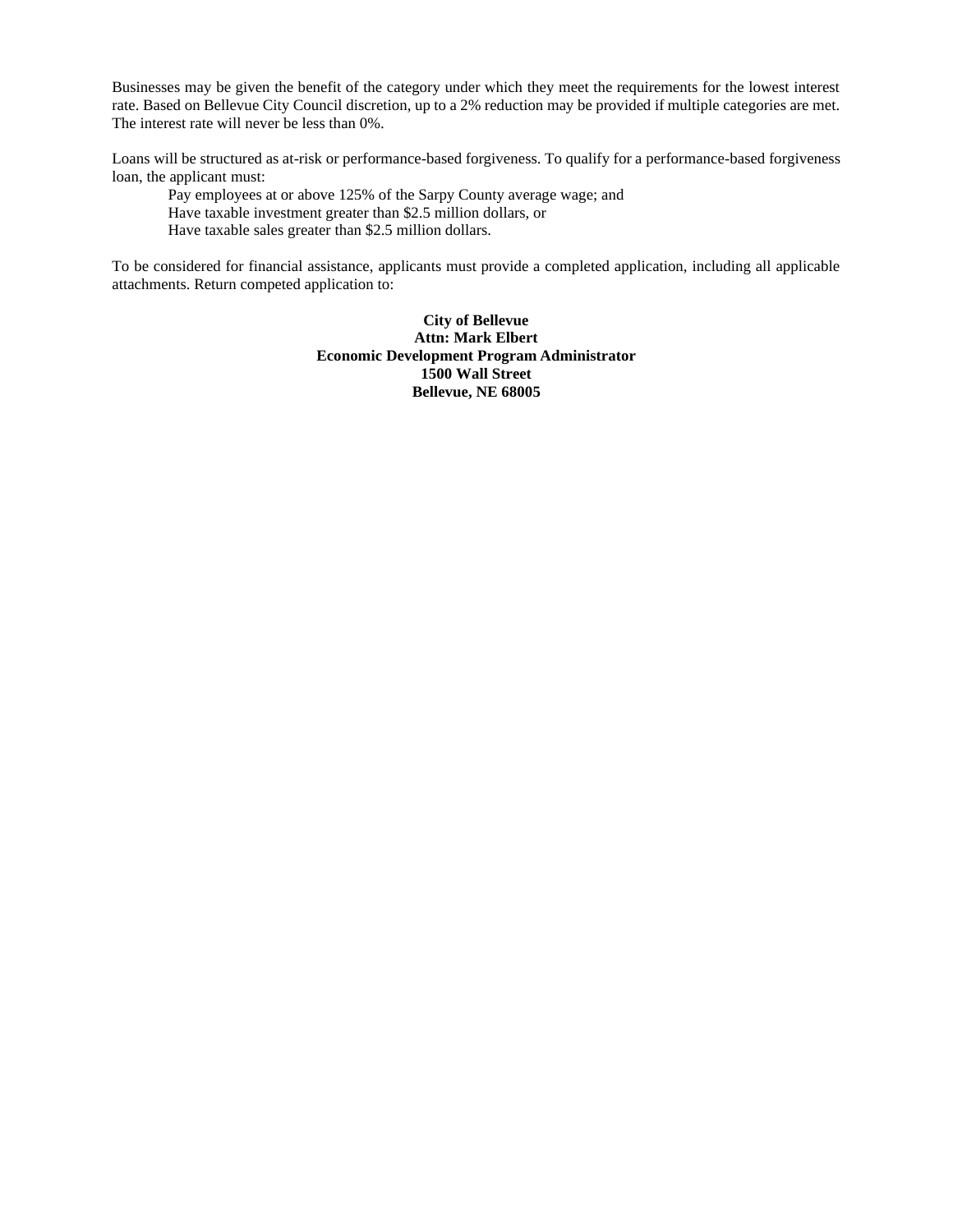# **CITY OF BELLEVUE, NEBRASKA REQUEST FOR ASSISTANCE AGREEMENT**

| THIS REQUEST, is made on this _____ day of |  |                                 |
|--------------------------------------------|--|---------------------------------|
|                                            |  |                                 |
|                                            |  | (hereinafter referred to as the |
|                                            |  |                                 |

("Applicant") to the City of Bellevue, Nebraska (hereinafter referred to as the "City").

### WITNESSETH:

WHEREAS, APPLICANT has requested the CITY to investigate the feasibility of obtaining a Bellevue Nebraska Economic Development Program Loan in connection with the financing of a project to be undertaken by Applicant.

NOW, THEREFORE, in consideration of the request the following may be done:

1. City agrees to work with the Applicant to investigate the feasibility of obtaining financing through the Bellevue Nebraska Economic Development Program Loan for the Project. City will investigate the financial condition of Applicant and determine whether or not a Bellevue Nebraska Economic Development Program Loan is appropriate. City will submit the needed paperwork for a Bellevue Nebraska Economic Development Program Loan for the Applicant to the appropriate committees and City Council, if:

a. Applicant is within the eligibility criteria and the Project is likely to be approved by the City Council for a Bellevue Nebraska Economic Development Program Loan, and;

b. All other elements of the Project can be financed and /or paid for through the infusion of equity capital by the Applicant.

2. If the City determines, in its sole discretion, that the Applicant is eligible for a Bellevue Nebraska Economic Development Program Loan, then, and in such event, City will advise and consult with the Applicant in the preparation by the Applicant for a complete set of Loan documents together with supporting exhibits, for the purpose of making applications for an Bellevue Nebraska Economic Development Program Loan (hereinafter referred to as the "Loan Package"). The Loan Package shall be for the sole benefit of the Applicant provided however, that such Loan Package shall be used by the City in connection with the Application for a City Loan on behalf of the Applicant, provided, however, that the Loan Package may be used by the Applicant in seeking financial assistance or guarantees from other governmental agencies and/or private lenders.

3. Applicant hereby acknowledges that the Applicant is charged with the actual responsibility of preparing the Loan Package, and that the City's sole responsibility in connection with the preparation of the Loan Package shall be to consult with and advise the Applicant. The Applicant further acknowledges that the Applicant will be required to promptly and accurately supply financial information concerning the Project, the operation of Project, together with the manner, method and terms of financing the Project. Applicant further specifically acknowledges and agrees that the obtaining of Loan Package approval, or any other financing is dependent upon many factors that the City cannot control, including but not limited to economic factors and the decisions of the City Council, accordingly, the City does not guarantee that the Applicant will obtain financing for the Project. Applicant hereby covenants and agrees that City shall not be responsible, in any manner, or liable to the Applicant or any other person in the event that the Applicant is unable to obtain Loan Package approval, or any other type of financing for the Project, whether from the City or any other governmental or public source, or from any private financing sources. Applicant also further covenants and agrees that the City shall not be liable for any of the debts or obligations incurred in and for the assistance of benefit of the Applicant. Applicant further agrees that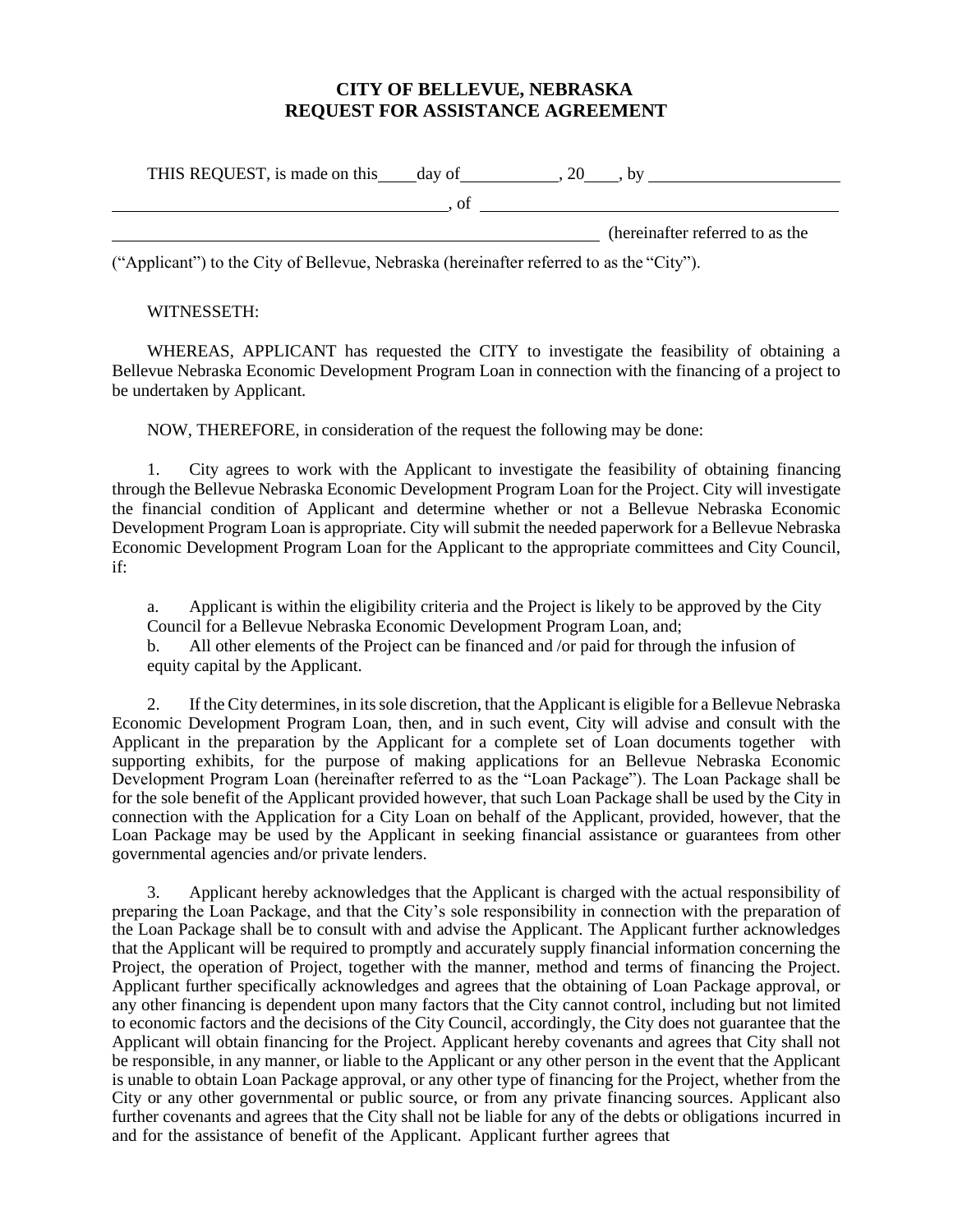Applicant will hold the City harmless, and pay all costs and expenses, including attorney's fees, in the event that any claim is made or lawsuit is filed by or against the City arising out of any transaction with or assistance to the Applicant which may in any way be connected with the Agreement.

IN WITNESS WHEREOF, the parties hereto have executed, caused to be duly executed this Agreement, and have affixed or caused to be duly affixed hereto there seals, this \_\_\_\_\_\_\_ day of  $\frac{1}{20}$ , 20  $\frac{1}{20}$ .

APPLICANT

BY:

ACKNOWLEDGEMENT

State of Nebraska

S.S.

County of  $\qquad \qquad$  )

The foregoing instrument was acknowledged before me this

day of  $\frac{}{\frac{(\text{month})}{(\text{month})}}$ , 20

By (printed name of person acknowledged)

Notary Public

↑ Affix Official Notary Seal ↑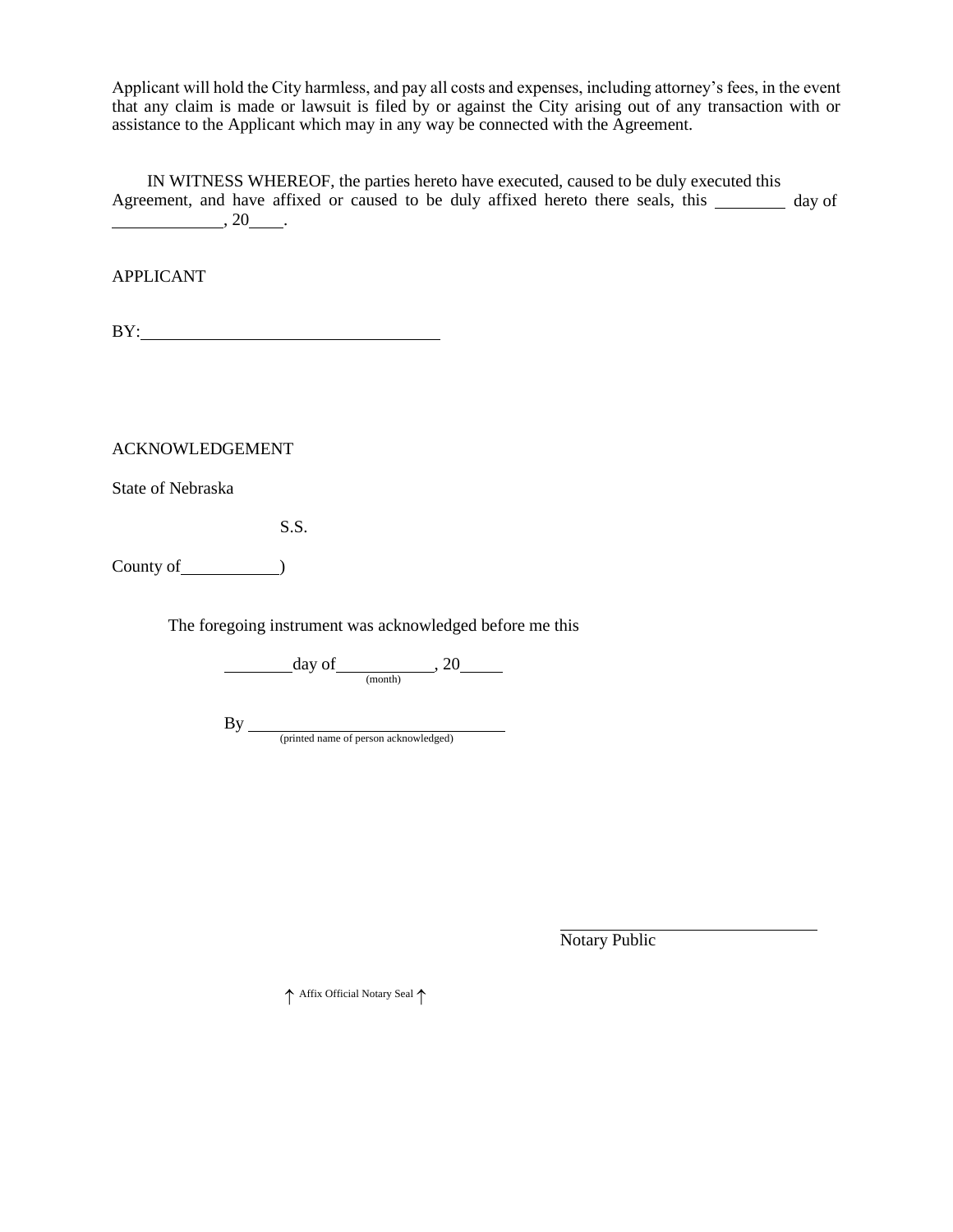# **Bellevue Nebraska Economic Development Program Loan (Application is an Official Public Document)**

#### **PART I.**

| Address: Analysis and the contract of the contract of the contract of the contract of the contract of the contract of the contract of the contract of the contract of the contract of the contract of the contract of the cont                                                                                                                                                                                                                                   |                                                                                                                                |       |                           |                                            |
|------------------------------------------------------------------------------------------------------------------------------------------------------------------------------------------------------------------------------------------------------------------------------------------------------------------------------------------------------------------------------------------------------------------------------------------------------------------|--------------------------------------------------------------------------------------------------------------------------------|-------|---------------------------|--------------------------------------------|
| City                                                                                                                                                                                                                                                                                                                                                                                                                                                             | State                                                                                                                          |       | $\overline{\mathrm{Zip}}$ |                                            |
|                                                                                                                                                                                                                                                                                                                                                                                                                                                                  |                                                                                                                                |       |                           |                                            |
| Business Classification (mark one):                                                                                                                                                                                                                                                                                                                                                                                                                              | Manufacturing Warehousing and Distribution<br>Service Research and Development<br>__ Service<br><b>Management Headquarters</b> |       |                           |                                            |
| Federal ID #:                                                                                                                                                                                                                                                                                                                                                                                                                                                    |                                                                                                                                |       |                           |                                            |
| Business Organization (mark one): Proprietorship Corporation Partnership Other                                                                                                                                                                                                                                                                                                                                                                                   |                                                                                                                                |       |                           |                                            |
| Does the Company have a Parent or Subsidiaries? ______ Yes ______ No                                                                                                                                                                                                                                                                                                                                                                                             |                                                                                                                                |       |                           |                                            |
|                                                                                                                                                                                                                                                                                                                                                                                                                                                                  |                                                                                                                                |       |                           |                                            |
|                                                                                                                                                                                                                                                                                                                                                                                                                                                                  |                                                                                                                                |       |                           |                                            |
| If Yes, Identify Name: 1988. The same state of the state of the state of the state of the state of the state of the state of the state of the state of the state of the state of the state of the state of the state of the st<br>Address: National Address: National Address: National Address: National Address: National Address: National Address: National Address: National Address: National Address: National Address: National Address: National Addres |                                                                                                                                |       |                           |                                            |
|                                                                                                                                                                                                                                                                                                                                                                                                                                                                  |                                                                                                                                |       |                           |                                            |
| City                                                                                                                                                                                                                                                                                                                                                                                                                                                             |                                                                                                                                | State | $\overline{Zip}$          | <u> 1980 - Johann Barn, mars ann an t-</u> |
|                                                                                                                                                                                                                                                                                                                                                                                                                                                                  |                                                                                                                                |       |                           |                                            |
|                                                                                                                                                                                                                                                                                                                                                                                                                                                                  |                                                                                                                                |       |                           |                                            |
| Ownership Identification: List all officers, directors, partners, owner, co-owners and all stockholders with 20% or more<br>of the stock.                                                                                                                                                                                                                                                                                                                        |                                                                                                                                |       |                           |                                            |
| <b>Name</b>                                                                                                                                                                                                                                                                                                                                                                                                                                                      | <b>Title</b>                                                                                                                   |       | Ownership %               |                                            |
| the control of the control of the control of the<br>the control of the control of the control of the control of the control of                                                                                                                                                                                                                                                                                                                                   | the control of the control of the control of<br>the control of the control of the control of the control of the control of     |       |                           |                                            |
|                                                                                                                                                                                                                                                                                                                                                                                                                                                                  |                                                                                                                                |       |                           |                                            |
| <b>Employment Information</b>                                                                                                                                                                                                                                                                                                                                                                                                                                    |                                                                                                                                |       |                           |                                            |
| Personnel: (Full-Time-Equivalent, FTE is based upon 2,080 hours per year.)                                                                                                                                                                                                                                                                                                                                                                                       |                                                                                                                                |       |                           |                                            |
| Existing number of FTE positions:                                                                                                                                                                                                                                                                                                                                                                                                                                |                                                                                                                                |       |                           |                                            |
| FTE positions to be <b>Created</b> within months of application approval:<br>*Include a list of hourly wages for all new jobs proposed.                                                                                                                                                                                                                                                                                                                          |                                                                                                                                |       |                           |                                            |
| If jobs would be lost without loan approval, total number of FTE jobs Retained:                                                                                                                                                                                                                                                                                                                                                                                  |                                                                                                                                |       |                           |                                            |
|                                                                                                                                                                                                                                                                                                                                                                                                                                                                  |                                                                                                                                |       |                           |                                            |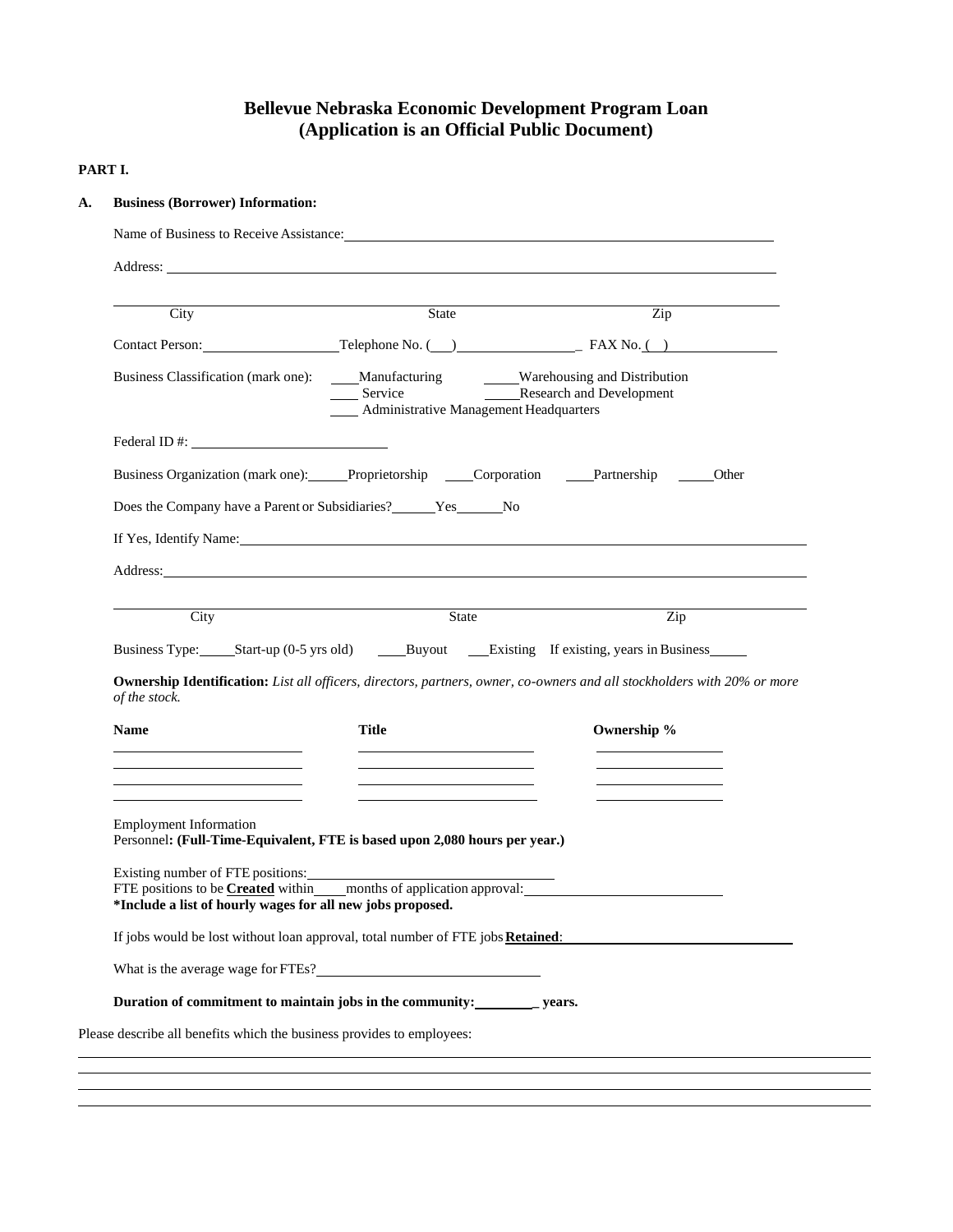#### **B. Project Information**

|              | <b>USES OF FUNDS:</b>                                                                                                                                                                                                     | <b>Total Project Cost</b>                   | <b>Loan Funds Requested</b> | <b>Total Funds</b> |  |
|--------------|---------------------------------------------------------------------------------------------------------------------------------------------------------------------------------------------------------------------------|---------------------------------------------|-----------------------------|--------------------|--|
|              | Land Acquisition                                                                                                                                                                                                          |                                             |                             |                    |  |
|              | <b>Building Acquisition</b>                                                                                                                                                                                               |                                             |                             |                    |  |
|              | Renovation                                                                                                                                                                                                                |                                             |                             |                    |  |
|              | New Facility Construction                                                                                                                                                                                                 |                                             |                             |                    |  |
|              | Acquisition of Machinery/Equipment                                                                                                                                                                                        |                                             |                             |                    |  |
|              | Acquisition of Furniture/Fixtures                                                                                                                                                                                         | <u> 1989 - Johann Barnett, fransk konge</u> |                             |                    |  |
|              | Working Capital (Includes Inventory)                                                                                                                                                                                      | <u> 1990 - Johann Barbara, martin a</u>     |                             |                    |  |
|              | Other (Specify)                                                                                                                                                                                                           |                                             |                             |                    |  |
|              | <b>Total:</b>                                                                                                                                                                                                             |                                             |                             |                    |  |
|              |                                                                                                                                                                                                                           |                                             |                             |                    |  |
|              |                                                                                                                                                                                                                           |                                             |                             |                    |  |
|              | Project Schedule:<br>,我们也不会有什么。""我们的人,我们也不会有什么?""我们的人,我们也不会有什么?""我们的人,我们也不会有什么?""我们的人,我们也不会有什么?""我们的人<br>and the control of the control of the control of the control of the control of the control of the control of the |                                             |                             |                    |  |
|              |                                                                                                                                                                                                                           |                                             |                             |                    |  |
| $\mathbf{C}$ | <b>Sources of Funds:</b>                                                                                                                                                                                                  |                                             |                             |                    |  |
|              | Note: Public sources of financing require the participation of a Bank and/or an injection of equity (non-debt) funds.                                                                                                     |                                             |                             |                    |  |
|              | <b>Participating Lender Information:</b>                                                                                                                                                                                  |                                             |                             |                    |  |
|              | Name of Lending Institution:<br>Address:                                                                                                                                                                                  |                                             |                             |                    |  |
|              | Contact Person:                                                                                                                                                                                                           |                                             | Phone (<br>$\lambda$        |                    |  |

| <b>Contact Person:</b> |                       | <b>Phone</b> |
|------------------------|-----------------------|--------------|
| Loan Amount: \$        | Loan Term: (Yrs)      |              |
| Interest Rate:         | Variable Fixed<br>0/2 |              |
| Collateral Required:   | Equity Required:      |              |
|                        |                       |              |

#### **Equity Information:**

| Amount available from business or owners for investment: \$ |  |
|-------------------------------------------------------------|--|
| Source of owner's equity into project:                      |  |

Project Location:

Within the City Limits of Bellevue Outside of City Limits but within the established Highway 34 Corridor District of Bellevue

#### *D.* **Attach the following items: (***Items 8-13 shall be considered confidential)*

(1) Brief description of the business' history.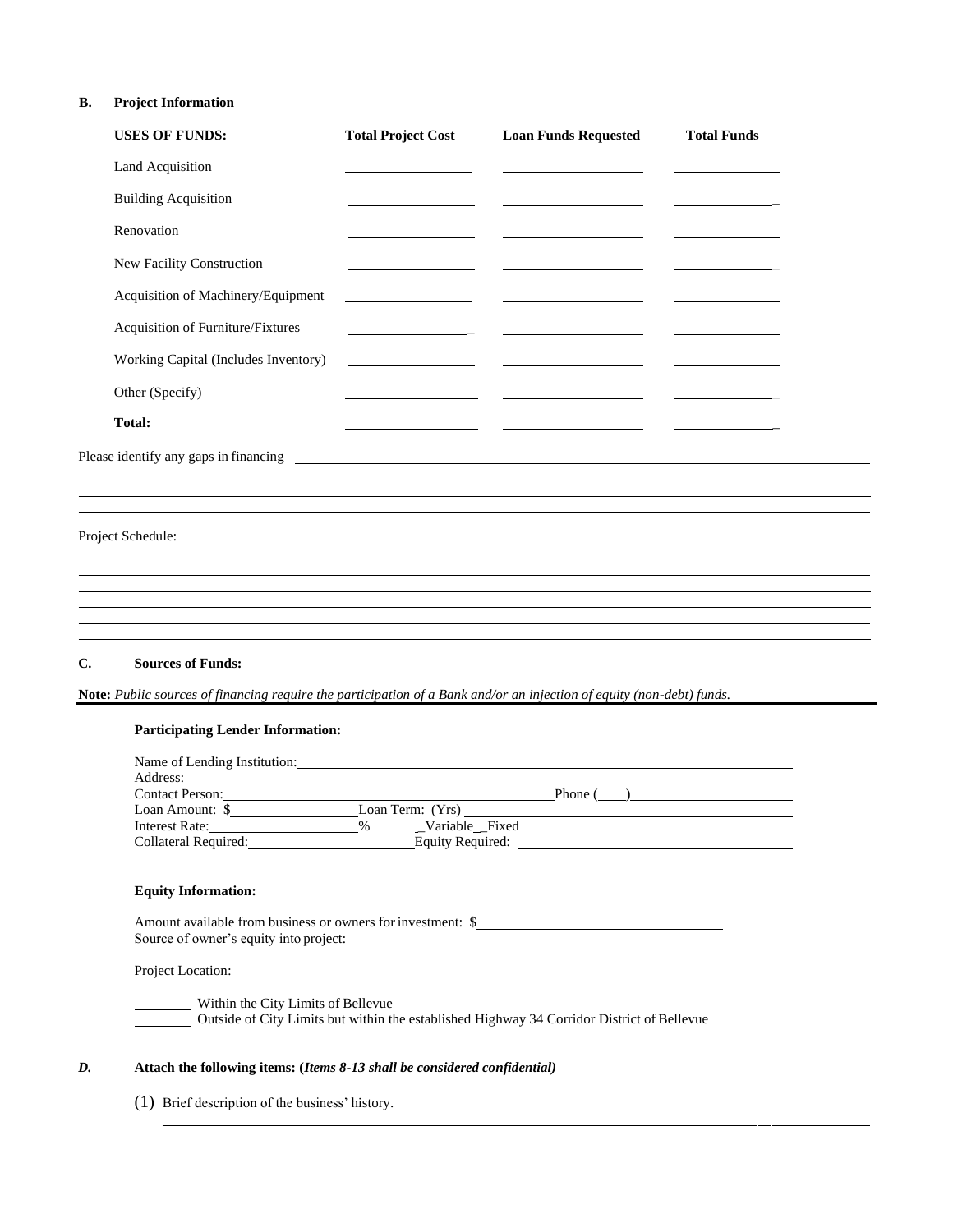| (2) Brief description of the proposed project. Has any part of this project been started? No No                                                |  |
|------------------------------------------------------------------------------------------------------------------------------------------------|--|
|                                                                                                                                                |  |
|                                                                                                                                                |  |
|                                                                                                                                                |  |
|                                                                                                                                                |  |
| (3) Description of impact of project on applicant and community:                                                                               |  |
|                                                                                                                                                |  |
|                                                                                                                                                |  |
|                                                                                                                                                |  |
|                                                                                                                                                |  |
|                                                                                                                                                |  |
|                                                                                                                                                |  |
|                                                                                                                                                |  |
|                                                                                                                                                |  |
|                                                                                                                                                |  |
|                                                                                                                                                |  |
|                                                                                                                                                |  |
|                                                                                                                                                |  |
|                                                                                                                                                |  |
| (5) Have you ever declared bankruptcy? _______ No __________ Yes If yes, Bankruptcy Chapter _____________                                      |  |
| Case #____________Date of Deposition/Discharge __________________________________                                                              |  |
| Are there any unsatisfied judgments against you? No No Yes If yes, give details                                                                |  |
| Have you ever defaulted on any previous loan? No No New York Street, also electails                                                            |  |
|                                                                                                                                                |  |
|                                                                                                                                                |  |
| (8) Are you a party to a lawsuit? No No New Yes Give details                                                                                   |  |
|                                                                                                                                                |  |
|                                                                                                                                                |  |
|                                                                                                                                                |  |
| Provide 3-Year historical balance sheets and operating statements and current statements less than 90 days old. (Existing<br>Businesses Only). |  |
| Provide the following and reconcile to current balance sheet:                                                                                  |  |
| ____ Aging of Accounts Payable and Accounts Receivable.<br>___ List of current obligations.                                                    |  |

 $\overline{a}$ 

(11) Credit Report from 2 primary credit reporting agencies. (Contact your bank forinformation.)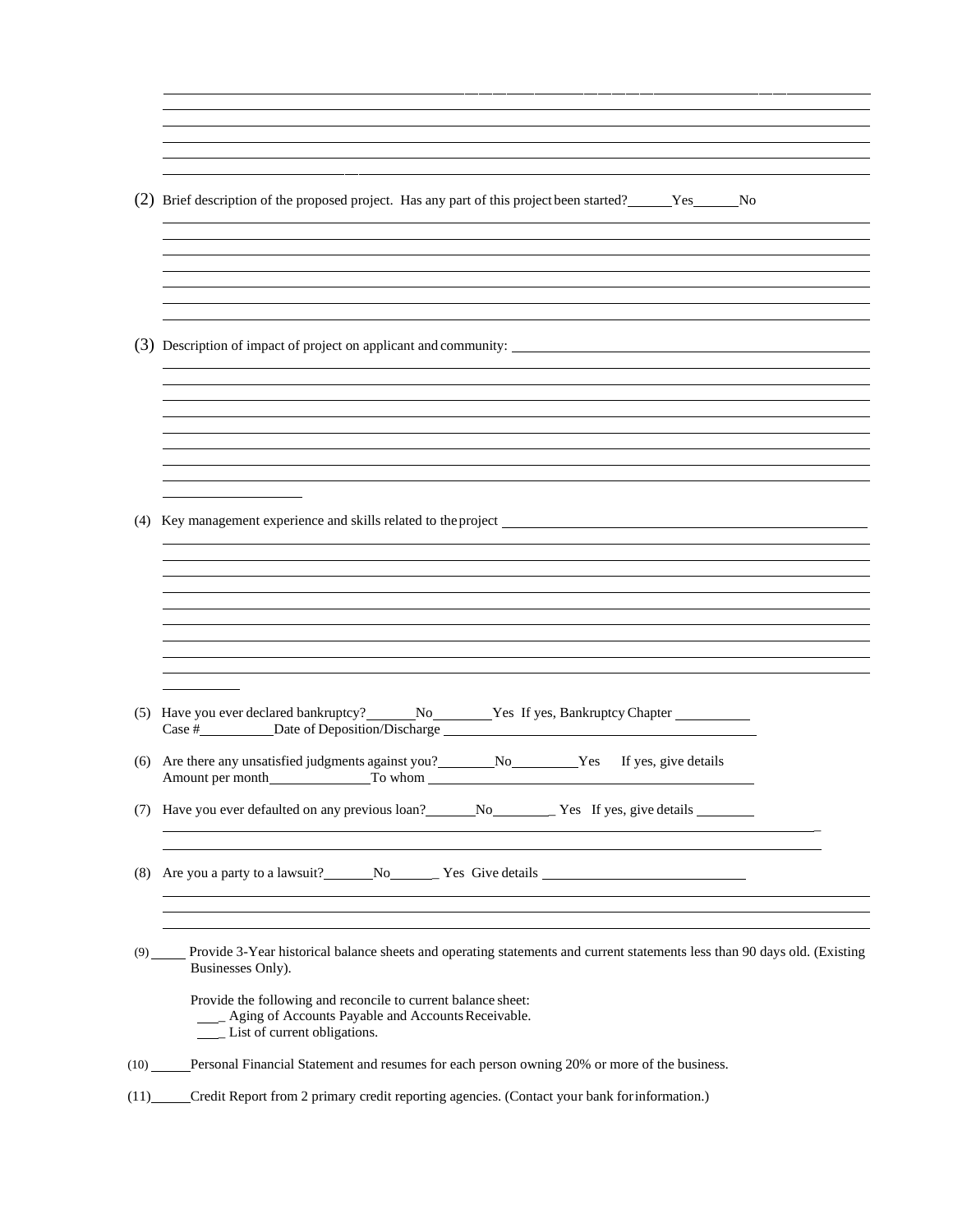- (12) Monthly cash flow analysis for the next 12 months; and for new businesses a cash flow analysis for 3 months beyond the breakeven point.
- (13) **Indemnification Agreement**
- (14) \_\_\_\_\_Tax Returns for the last three years

Once all documents have been received, the City of Bellevue staff will review the application to determine if it meets the Bellevue Nebraska Economic Development Program Loan eligibility requirements. If eligible, a meeting will be scheduled with you.

The above information is accurate to the best of my knowledge and belief. The above information is provided to help you evaluate the feasibility of obtaining public financial assistance. I understand that pages 1-4 of this application are public information and are subject to public disclosure during the application process.

Dated: Signature: Signature: Signature: Signature: Signature: Signature: Signature: Signature: Signature: Signature: Signature: Signature: Signature: Signature: Signature: Signature: Signature: Signature: Signature: Signat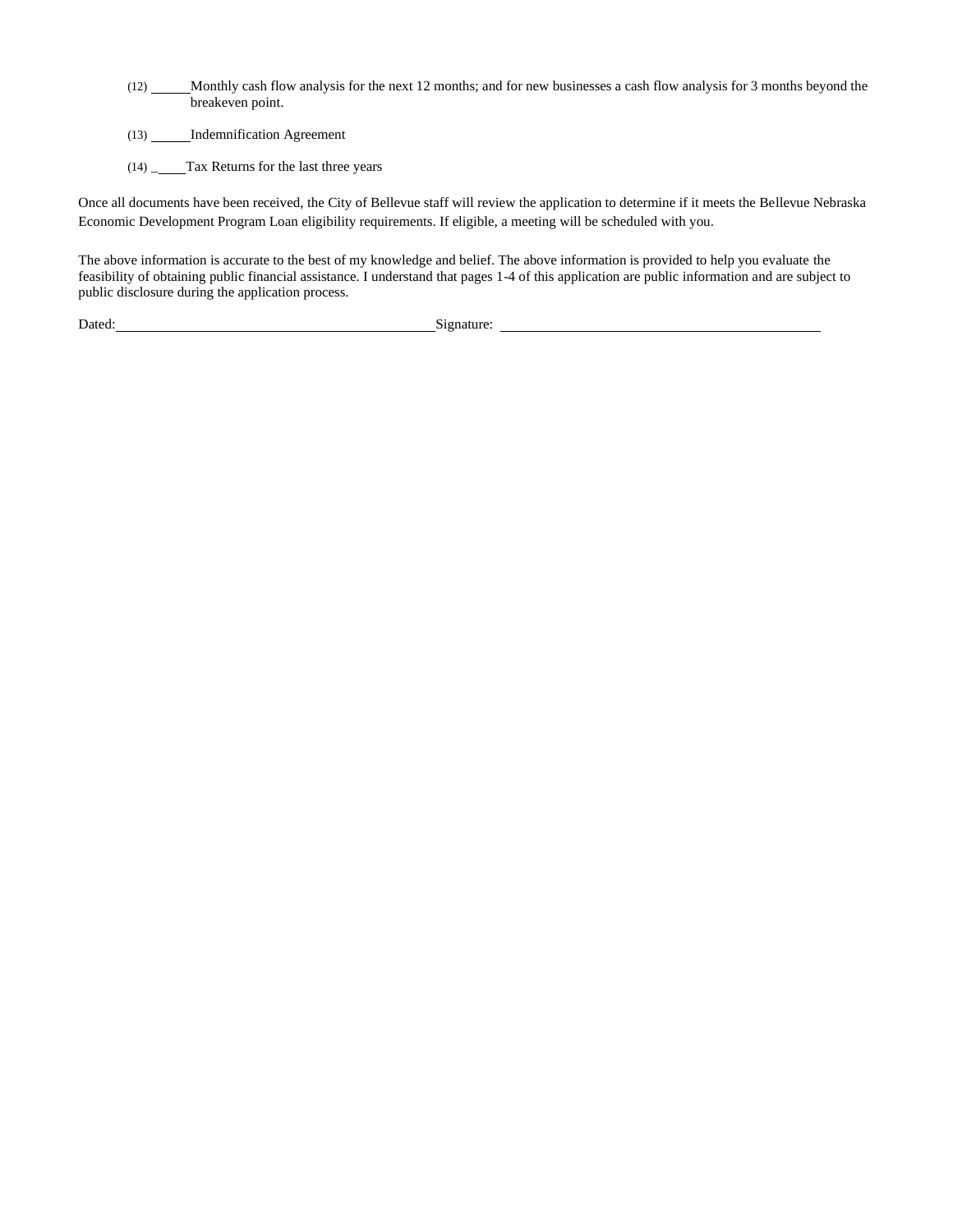# **REQUEST FOR PROTECTED RECORD STATUS (Business Confidentiality Claim)**

Name and Address of business and representative making this confidentiality claim (please print or type):

I request the attached/enclosed information (record) provided to the City of Bellevue or any of its agencies (divisions or programs), be considered confidential and given protected status.

Description (optional) of the information (record) which is to be covered by this confidentiality claim and which you believe qualifies for protected status

The following reasons support this claim of business confidentiality. Please check all of the following which apply:

( $\Box$ ) 1. The record provided is a trade secret.

( ) 2. The record is commercial or non-individual financial information and disclosure of the information could reasonably be expected to result in unfair competitive injury to the provider of the information.

( $\qquad$ ) 3. The record is commercial or non-individual information and disclosure of the information could reasonably be expected to impair the ability of the City of Bellevue, or its agencies, to obtain necessary information in the future.

(  $\Box$ ) 4. The record is commercial or non-individual financial information and the interest of the provider in prohibiting access to the information is greater than the interest of the public in obtaining access.

(  $\qquad$ ) 5. The information would reveal negotiations regarding assistance or incentives offered by or requested from the City of Bellevue for the purpose of encouraging a person to expand or locate a business in Bellevue, but only if disclosure would result in actual economic harm to the person or place the City of Bellevue at a competitive disadvantage. **NOTICE:** Records evidencing a final contract may not be classified protected under this section.

Statement (a concise written statement supporting a business confidentiality claim is required, use reverse side of this sheet or attach additional sheets if necessary.

**NOTE:** Claimant shall be notified if a record claimed to be protected is classified public or if the determination is made that the record should be disclosed because the interest favoring access outweigh the interest favoring restriction of access. Records claimed to be protected under this business confidentiality claim will be reviewed by the City Attorney for the City of Bellevue for final determination. The City attorney will notify applicant if any documents would be deemed public records.

By Date and the District of the United States of the United States of the United States of the United States of the United States of the United States of the United States of the United States of the United States of the U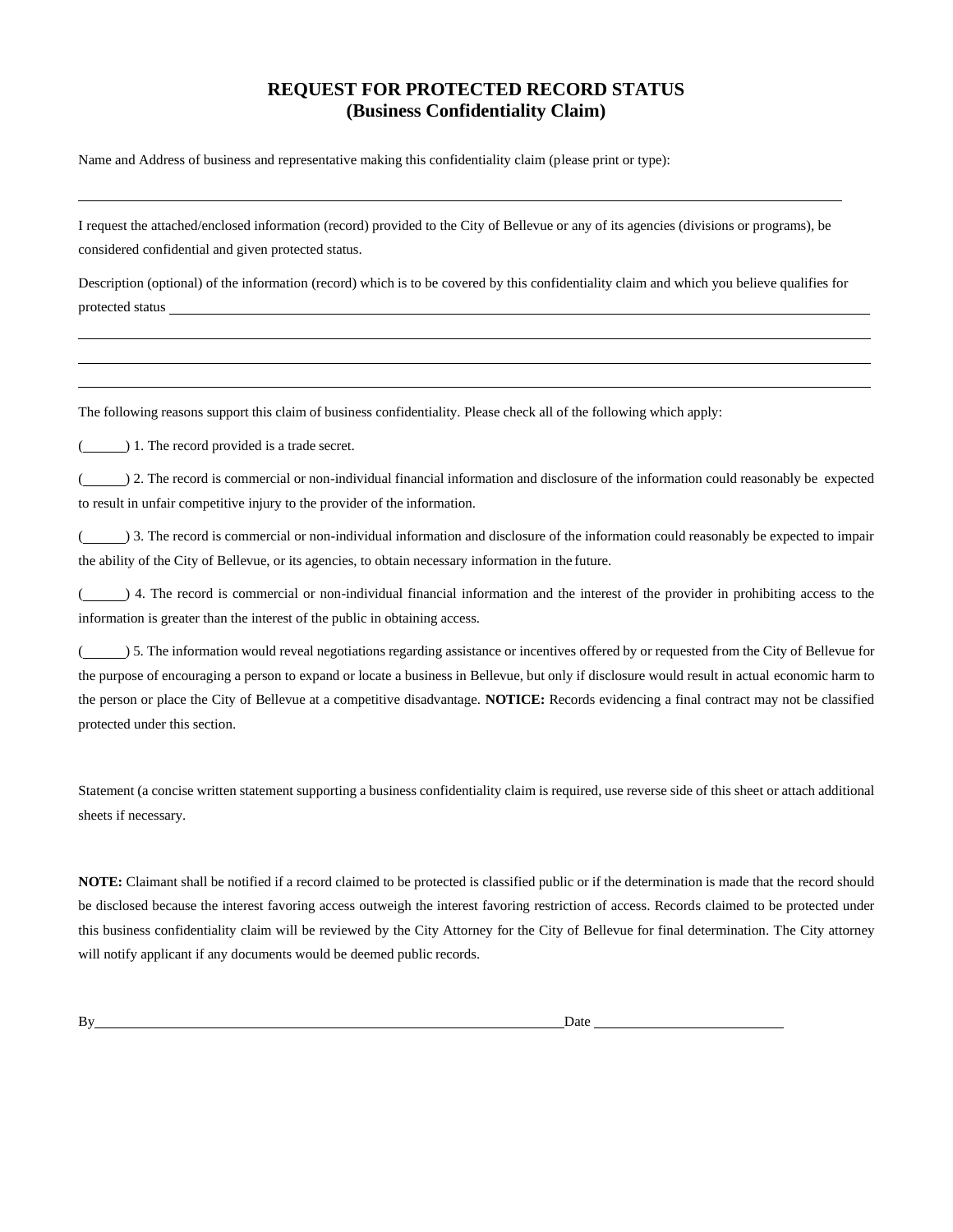### **PERSONAL FINANCIAL STATEMENT**

**As of 20**

# **(Confidential Document Information)**

Complete this form if: 1) a sole proprietorship by the proprietor; 2) a partnership by each partner; 3) a corporation by each officer and each stockholder with 20% or more ownership; 4) any other person or entity providing a guaranty on the loan.

| Name                     | Residence Phone |
|--------------------------|-----------------|
| <b>Residence Address</b> |                 |

City State Zip Code

Business Name of Applicant/Borrower

| <b>ASSETS</b>                                       |          |                                         |  | <b>LIABILITIES</b>            |                                   |                                                                                                                        |
|-----------------------------------------------------|----------|-----------------------------------------|--|-------------------------------|-----------------------------------|------------------------------------------------------------------------------------------------------------------------|
|                                                     |          | (Omit Cents)                            |  |                               |                                   | (Omit Cents)                                                                                                           |
| Cash on hand & in Banks                             |          |                                         |  | <b>Accounts Payable</b>       |                                   |                                                                                                                        |
| <b>Savings Account</b>                              | \$       |                                         |  |                               | Notes Payable (to Bank & Others)  |                                                                                                                        |
| <b>IRA</b>                                          |          |                                         |  |                               | (Describe in Section 2)           | \$                                                                                                                     |
| Accounts & Notes Receivable                         |          |                                         |  |                               | <b>Installment Account (Auto)</b> | $\frac{1}{\sqrt{2}}$                                                                                                   |
| (Describe in Section 6)                             |          |                                         |  |                               | Mo. Payments                      | \$                                                                                                                     |
| Life Insurance - Cash                               |          |                                         |  |                               | Installment Account (Other)       |                                                                                                                        |
| Surrender Value Only                                |          |                                         |  |                               | Mo. Payments                      |                                                                                                                        |
| <b>Stocks and Bonds</b>                             |          |                                         |  |                               | Loans on Life Insurance           |                                                                                                                        |
| (Describe in Section 3)                             |          |                                         |  |                               | Mortgages on Real Estate          |                                                                                                                        |
| <b>Real Estate</b>                                  |          |                                         |  |                               | (Describe in Section 4)           |                                                                                                                        |
| (Describe in Section 4)                             |          | $\frac{1}{2}$                           |  | <b>Unpaid Taxes</b>           |                                   |                                                                                                                        |
| Automobile - Present Value                          |          |                                         |  |                               | (Describe in Section 7)           |                                                                                                                        |
| <b>Other Personal Property</b>                      |          |                                         |  | <b>Other Liabilities</b>      |                                   |                                                                                                                        |
| (Describe in Section 5)                             |          |                                         |  |                               | (Describe in Section 8)           | \$                                                                                                                     |
| <b>Other Assets</b>                                 |          |                                         |  |                               |                                   |                                                                                                                        |
| (Describe in Section 6)                             |          |                                         |  | <b>Total Liabilities</b>      |                                   |                                                                                                                        |
|                                                     |          |                                         |  | Net Worth                     |                                   |                                                                                                                        |
| Total                                               |          |                                         |  |                               | Total                             |                                                                                                                        |
|                                                     |          |                                         |  |                               |                                   |                                                                                                                        |
| <b>Section 1. Source of Income</b>                  |          |                                         |  | <b>Contingent Liabilities</b> |                                   |                                                                                                                        |
| Salary                                              |          |                                         |  | As Endorser or Co-Maker<br>\$ |                                   |                                                                                                                        |
| Net Investment Income                               |          | <u> 1989 - Johann Barbara, martin a</u> |  | Legal Claims & Judgments      |                                   | $\mathbb{S}$                                                                                                           |
| <b>Real Estate Income</b>                           |          |                                         |  |                               | Provision for Fed Income Tax      | \$                                                                                                                     |
| Other Income (Describe)                             |          |                                         |  | Other Special Debt            |                                   |                                                                                                                        |
|                                                     |          |                                         |  |                               |                                   |                                                                                                                        |
| Description of Items Listed in Section 1:           |          |                                         |  |                               |                                   |                                                                                                                        |
|                                                     |          |                                         |  |                               |                                   | *(Alimony or child support payments need not be disclosed in "Other Income" unless it is desired to have such payments |
| counted toward total income.)                       |          |                                         |  |                               |                                   |                                                                                                                        |
|                                                     |          |                                         |  |                               |                                   |                                                                                                                        |
| <b>Section 2. Notes Payable to Banks and Others</b> |          |                                         |  |                               |                                   |                                                                                                                        |
| Name & Address of                                   | Original | Current                                 |  | Payment                       | Terms                             | How Secured or Endorsed                                                                                                |
| Note holder                                         | Balance  | Balance                                 |  | Amount                        | (Monthly - etc.)                  | - Type of Collateral                                                                                                   |
|                                                     |          |                                         |  |                               |                                   |                                                                                                                        |
|                                                     |          |                                         |  |                               |                                   |                                                                                                                        |
|                                                     |          |                                         |  |                               |                                   |                                                                                                                        |
|                                                     |          |                                         |  |                               |                                   |                                                                                                                        |
|                                                     |          |                                         |  |                               |                                   |                                                                                                                        |
|                                                     |          |                                         |  |                               |                                   |                                                                                                                        |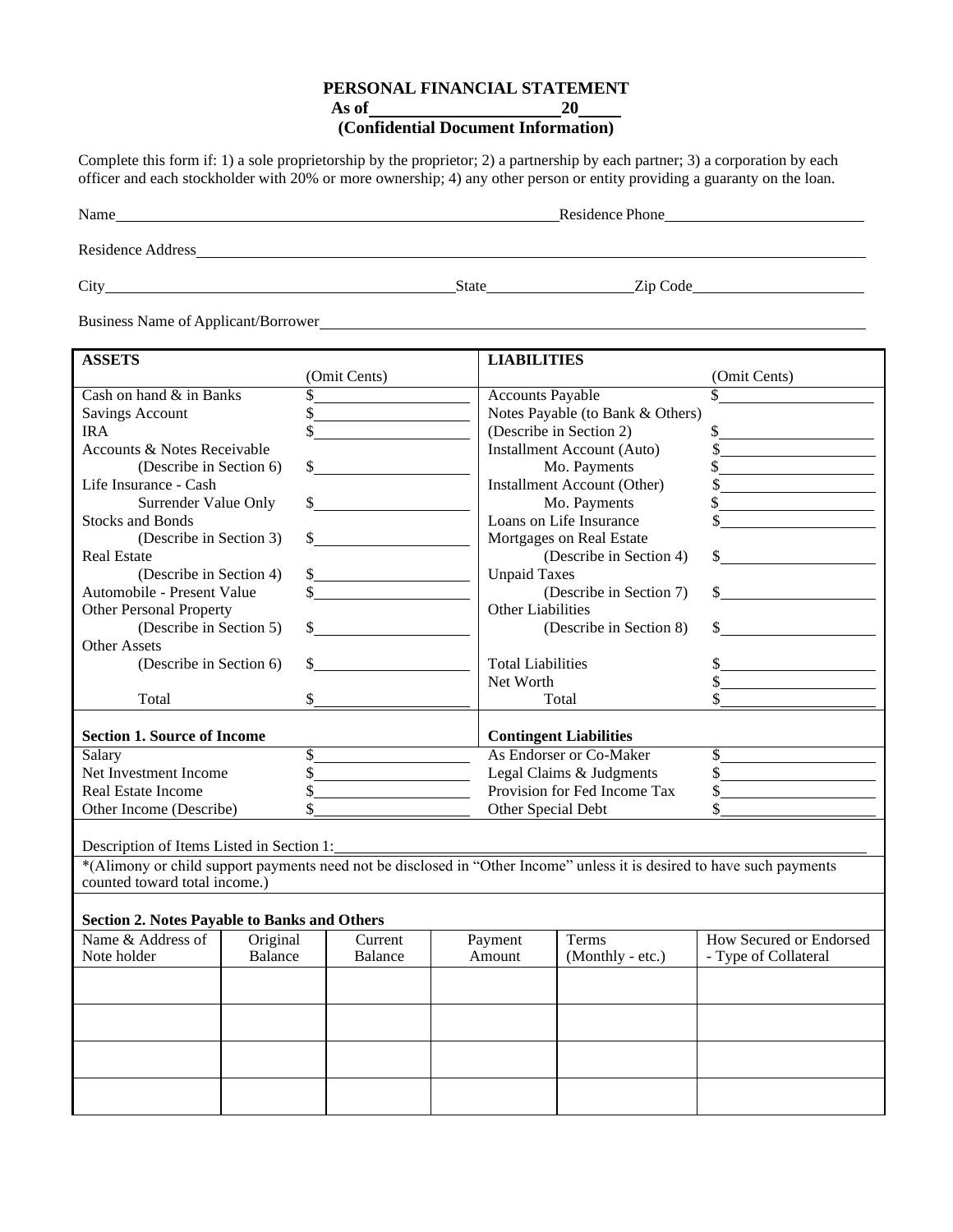| No. of Shares | Names of Securities | Cost | Market Value<br><b>Ouotation/Exchange</b> | Date<br>Amount |
|---------------|---------------------|------|-------------------------------------------|----------------|
|               |                     |      |                                           |                |
|               |                     |      |                                           |                |
|               |                     |      |                                           |                |
|               |                     |      |                                           |                |

|                            |             |           | mentitied as a supplement to this statement and signed). |         |          |           |           |
|----------------------------|-------------|-----------|----------------------------------------------------------|---------|----------|-----------|-----------|
| Address - Type of property | Title is in | Date      | Original                                                 | Present | Mortgage | Amount of | Status of |
|                            | name of     | Purchased | Cost                                                     | Value   | Balance  | Payment   | Mortgage  |
|                            |             |           |                                                          |         |          |           |           |
|                            |             |           |                                                          |         |          |           |           |
|                            |             |           |                                                          |         |          |           |           |
|                            |             |           |                                                          |         |          |           |           |
|                            |             |           |                                                          |         |          |           |           |
|                            |             |           |                                                          |         |          |           |           |
|                            |             |           |                                                          |         |          |           |           |
|                            |             |           |                                                          |         |          |           |           |

**Section 5. Other Personal Property.** *(Describe, and if any is mortgaged, state name and address or mortgage holder and amount of mortgage, terms of payment, and if delinquent, describe delinquency.)*

**Section 6. Other Assets Notes & Accounts Receivable.** *(Describe)*

**Section 7. Unpaid Taxes.** *(Describe in detail, as to type, to whom payable, when due, amount, and what, if any, property the tax lien attaches.)*

**Section 8. Other Liabilities.** *(Describe in detail.)*

**Section 9. Life Insurance Held.** *(Give face value amount of policies - name of company and beneficiaries.)*

The City of Bellevue is authorized to make all inquiries deemed necessary to verify the accuracy of the statements made herein and to determine my/our creditworthiness.

(I) or (We) certify the above and the statements contained in the schedules herein are a true and accurate statement of (my) or (our) financial condition as of the date stated herein.

Signature Social Security Number Date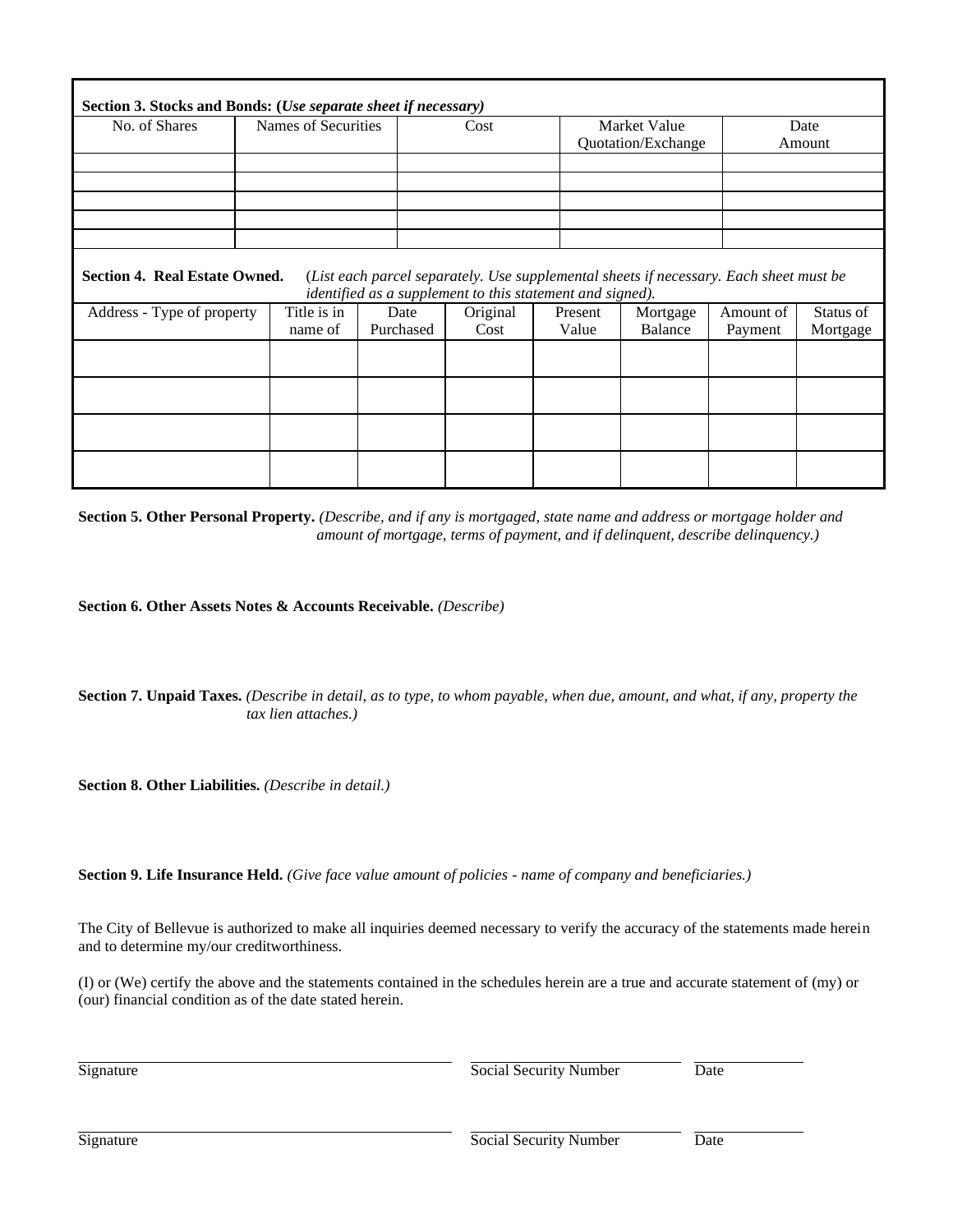# **Bellevue Nebraska Economic Development Program Loan: Property Option and Acquisition Application (Application is an Official Public Document)**

# **Option & Acquisition Information:**

| Address: Note that the contract of the contract of the contract of the contract of the contract of the contract of the contract of the contract of the contract of the contract of the contract of the contract of the contrac      |  |  |
|-------------------------------------------------------------------------------------------------------------------------------------------------------------------------------------------------------------------------------------|--|--|
|                                                                                                                                                                                                                                     |  |  |
|                                                                                                                                                                                                                                     |  |  |
| $\begin{tabular}{c} Telephone No. ( \underline{\hspace{1cm}}) \end{tabular}$                                                                                                                                                        |  |  |
| $\text{FAX No } (\_\_\_)$                                                                                                                                                                                                           |  |  |
|                                                                                                                                                                                                                                     |  |  |
|                                                                                                                                                                                                                                     |  |  |
| Organization (mark one): Proprietorship Corporation Partnership Other                                                                                                                                                               |  |  |
| Does the Applicant Organization have a Parent or Subsidiaries? ______Yes _______No                                                                                                                                                  |  |  |
| If Yes, Identify Name(s):                                                                                                                                                                                                           |  |  |
| Address: <u>Address:</u> Address: Address: Address: Address: Address: Address: Address: Address: Address: Address: Address: Address: Address: Address: Address: Address: Address: Address: Address: Address: Address: Address: Addr |  |  |
|                                                                                                                                                                                                                                     |  |  |
| <b>Current Property Ownership Information Regarding the Subject Property:</b><br>Property Type: Industrial Commercial Flex Use Existing Building                                                                                    |  |  |
|                                                                                                                                                                                                                                     |  |  |
|                                                                                                                                                                                                                                     |  |  |
| Owner: Note and the contract of the contract of the contract of the contract of the contract of the contract of the contract of the contract of the contract of the contract of the contract of the contract of the contract o      |  |  |